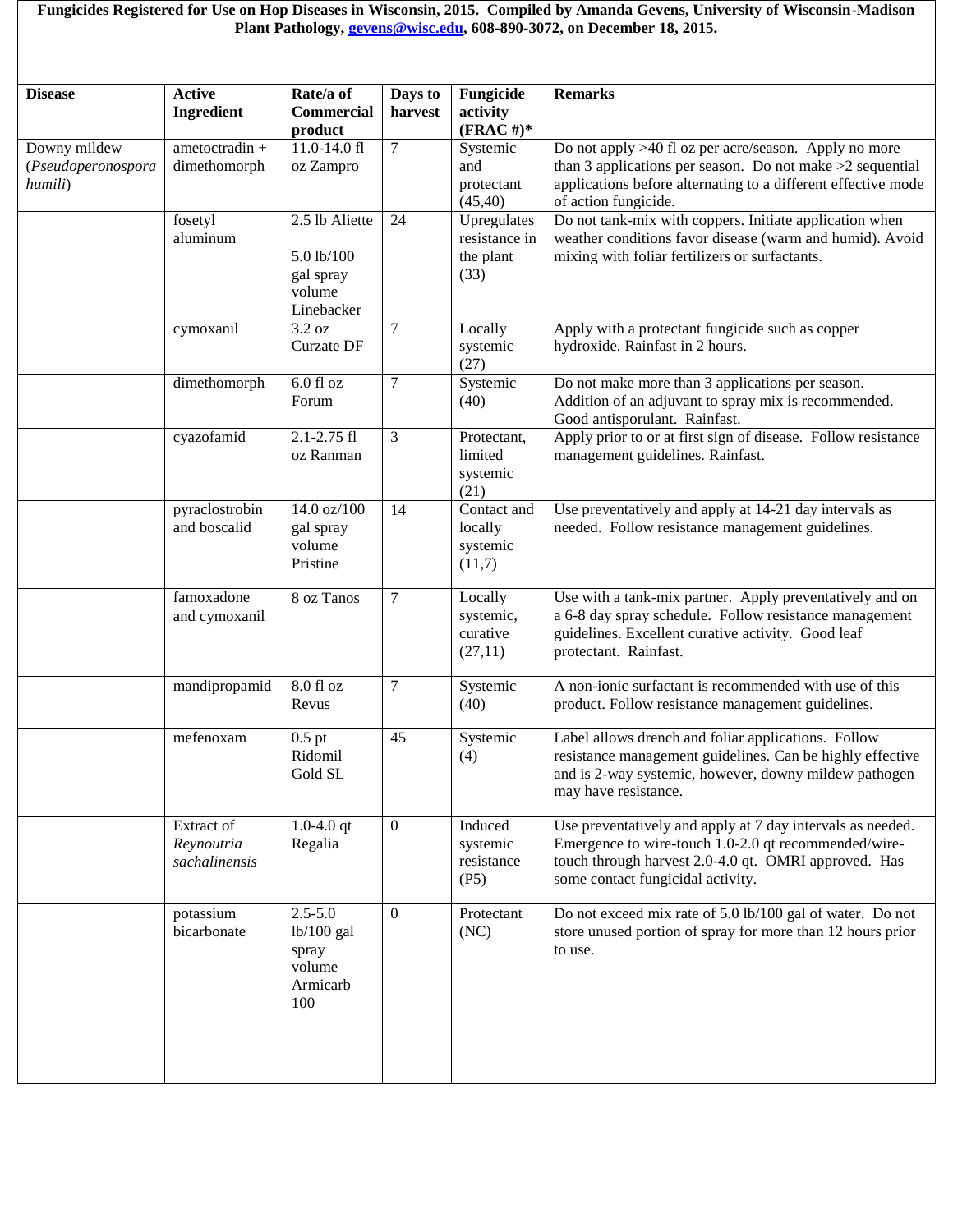| copper<br>oxychloride and<br>copper<br>hydroxide           | $1.8$ pts<br>Badge SC<br>$0.75$ lb<br>Badge X2                                                                                                                                                                                 | 14           | Protectant<br>(M1)                                                                                                      | Treat after pruning but before training.                                                                                                                                                                                                          |
|------------------------------------------------------------|--------------------------------------------------------------------------------------------------------------------------------------------------------------------------------------------------------------------------------|--------------|-------------------------------------------------------------------------------------------------------------------------|---------------------------------------------------------------------------------------------------------------------------------------------------------------------------------------------------------------------------------------------------|
| copper<br>oxychloride and<br>basic copper<br>sulfate       | $C-O-C-S$<br>WDG 4.0-<br>$6.0$ lb                                                                                                                                                                                              | 14           | Protectant<br>(M1)                                                                                                      | Apply soon after training vines.                                                                                                                                                                                                                  |
| copper<br>hydroxide                                        | $1.33$ lb<br>Champ Dry<br>Prill<br>$1.33$ lb<br>Champ<br>Formula II<br>Flowable<br>$1.06$ lb<br>Champ WG<br>$0.75 - 1.5$ lb<br>Kocide 3000<br>$1.5$ lb<br>Kocide 2000<br>$2.0$ lb<br>Kentan DF<br>$1.33 - 2.67$ pt<br>NuCop 3L | 14           | Protectant<br>(M1)                                                                                                      | Apply after pruning but before training. Apply again as<br>needed on a 10 day basis after training.                                                                                                                                               |
| copper<br>ammonium<br>complex                              | $2.0$ qt<br>Copper<br>Count N                                                                                                                                                                                                  | 14           | Protectant<br>(M1)                                                                                                      | Apply after pruning but before training. Apply again as<br>needed on a 10 day basis after training.                                                                                                                                               |
| cuprous oxide                                              | $2.0$ lb<br>Nordox                                                                                                                                                                                                             | 14           | Protectant<br>(M1)                                                                                                      | Apply after pruning but before training. Apply again as<br>needed on a 10 day basis after training.                                                                                                                                               |
| copper<br>octanoate                                        | $0.5 - 2.0$ gal<br>Cueva in<br>$100$ gal<br>water                                                                                                                                                                              | 14           | Protectant<br>(M1)                                                                                                      | Apply soon after training vines.                                                                                                                                                                                                                  |
| basic copper<br>sulfate                                    | $1.0 - 1.25$ lb<br>Cuprofix<br>Ultra 40<br>Disperss                                                                                                                                                                            | 14           | Protectant<br>(M1)                                                                                                      | Apply after pruning but before training. Apply again as<br>needed on a 10 day basis after training.                                                                                                                                               |
| mono and<br>dipotassium<br>salts of<br>phosphorous<br>acid | 1-3 $qt/100$<br>gal water<br>Fosphite<br>$1.0 - 2.0$<br>qt/acre in a<br>spray<br>volume of<br>25 gal water<br>Fungi-phite                                                                                                      | $\mathbf{0}$ | Protectant,<br>induces<br>plant<br>resistance<br>and<br>therefore is<br>sometimes<br>referred to<br>as systemic<br>(33) | Apply at 2 to 3 week intervals. Do not apply at an interval<br>less than 3 days.<br>Apply when conditions favor disease when shoots are 6-12<br>in high, after training at 5-6 ft tall, about 3 weeks after 2nd<br>application, and during bloom. |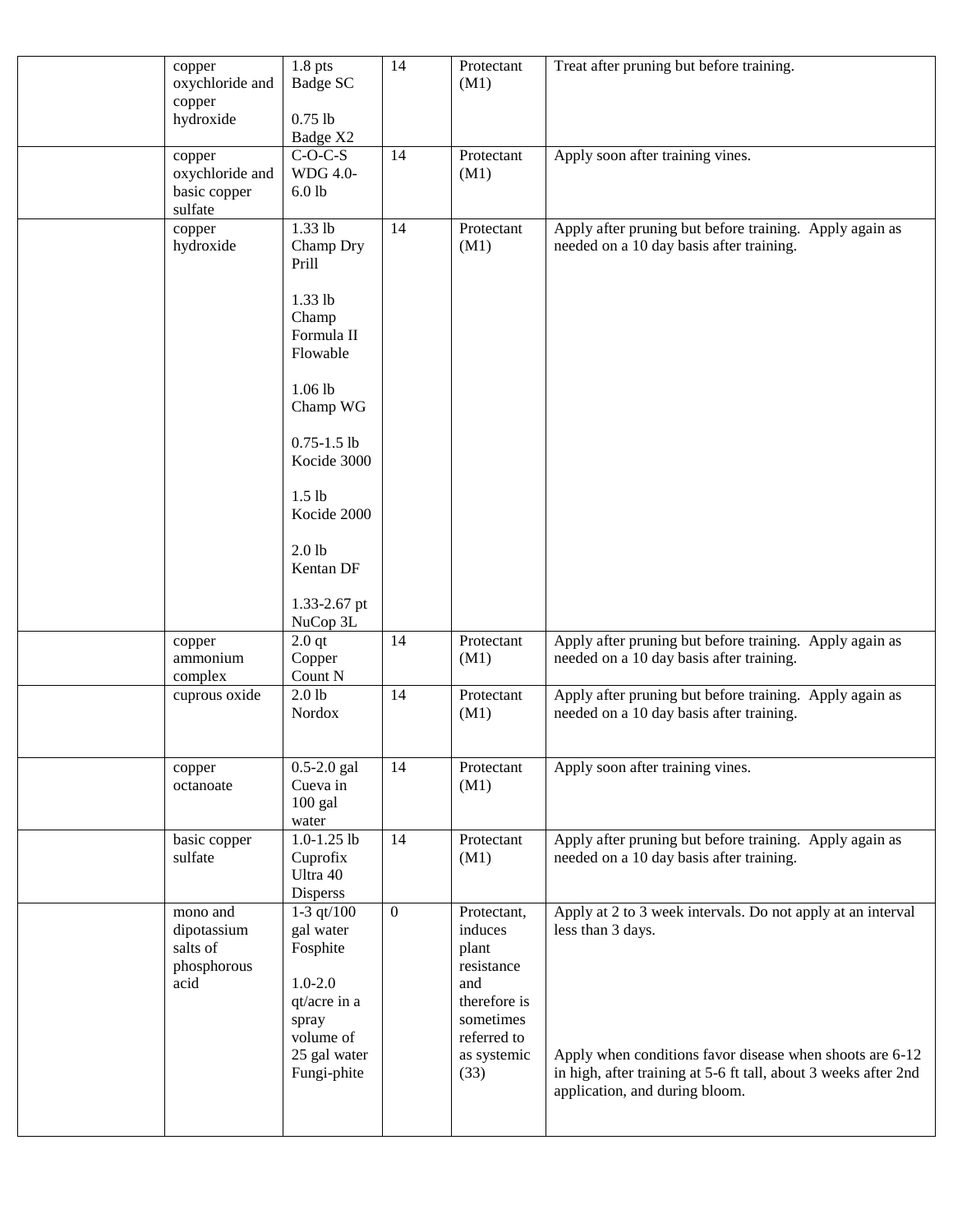|                |                         | $2.0 - 4.0$ pt  |                |                |                                                                             |
|----------------|-------------------------|-----------------|----------------|----------------|-----------------------------------------------------------------------------|
|                |                         | Helena          |                |                |                                                                             |
|                |                         | Prophyt         |                |                |                                                                             |
|                |                         |                 |                |                |                                                                             |
|                |                         | $2.5$ pt        |                |                |                                                                             |
|                |                         |                 |                |                |                                                                             |
|                |                         | Phostrol        |                |                |                                                                             |
|                |                         |                 |                |                |                                                                             |
|                |                         | 1.0-3.0 $qt$ in |                |                |                                                                             |
|                |                         | 20 gal water    |                |                |                                                                             |
|                |                         | Confine         |                |                |                                                                             |
|                |                         | Extra           |                |                |                                                                             |
|                | mono                    | $2.0 - 4.0$ qt  | $\overline{0}$ | Induces        | Apply when conditions favor disease when shoots are 6-12                    |
|                | potassium               | Phorcephite     |                | plant          | in high, after training at 5-6 ft tall, about 3 weeks after 2 <sup>nd</sup> |
|                | phosphate and           |                 |                | resistance,    | application, and during bloom.                                              |
|                | mono                    | 1.0-3.0 qt in   |                | some           |                                                                             |
|                |                         |                 |                |                |                                                                             |
|                | potassium               | 20 gal of       |                | protectant     |                                                                             |
|                | phosphite               | water           |                | activity       |                                                                             |
|                |                         | Rampart         |                | (NC)           |                                                                             |
|                | <b>Bacillus</b> pumilis | $2.0 - 4.0$     | $\mathbf{0}$   | Protectant     | Use when conditions favor disease and apply at 7-14 day                     |
|                | <b>QST 2808</b>         | $qt/100$ gal    |                | (44)           | intervals as needed. OMRI approved.                                         |
|                |                         | spray           |                |                |                                                                             |
|                |                         | volume of       |                |                |                                                                             |
|                |                         | Sonata          |                |                |                                                                             |
|                |                         |                 |                |                |                                                                             |
| Powdery mildew | trifloxystrobin         | $1.0$ oz with   | 14             | Surface-       | Apply preventatively for best results. Apply on a 10 to 14                  |
| (Podosphaera   |                         | every 15-30     |                |                | day interval. Follow resistance management guidelines.                      |
|                |                         |                 |                | systemic or    |                                                                             |
| macularis and  |                         | gal spray       |                | translaminar   |                                                                             |
| humili)        |                         | volume Flint    |                | (11)           |                                                                             |
|                | tebuconazole            | 4.0-8.0 fl oz   | 14             | Systemic       | Apply at 10 to 14 day intervals. Follow resistance                          |
|                |                         | Monsoon,        |                | (3)            | management guidelines.                                                      |
|                |                         | <b>ONSET</b>    |                |                |                                                                             |
|                |                         | 3.6L, Orius     |                |                |                                                                             |
|                |                         | $3.6F$ ,        |                |                |                                                                             |
|                |                         | Tebustar        |                |                |                                                                             |
|                |                         | 3.6L,           |                |                |                                                                             |
|                |                         | Tebuzol         |                |                |                                                                             |
|                |                         |                 |                |                |                                                                             |
|                |                         | 3.6F, Toledo    |                |                |                                                                             |
|                |                         | 3.6F            |                |                |                                                                             |
|                |                         |                 |                |                |                                                                             |
|                | pyraclostrobin          | 14.0 oz/100     | 14             | Systemic,      | Use preventatively and apply at 14-21 day intervals as                      |
|                | and boscalid            | gal spray       |                | protectant,    | needed. Follow resistance management guidelines.                            |
|                |                         | volume          |                | curative       |                                                                             |
|                |                         | Pristine        |                | (11,7)         |                                                                             |
|                |                         |                 |                |                |                                                                             |
|                | metrafenone             | 15.4 fl oz      | 3              | Systemic,      | Do not apply more than 2 applications of Vivando per year.                  |
|                |                         | Vivando         |                | protectant     | Do not mix with horticultural oils.                                         |
|                |                         |                 |                | (U8)           |                                                                             |
|                |                         |                 |                |                |                                                                             |
|                | myclobutanil            | $2.0 - 10.0$ oz | 14             | Systemic,      | Emergence to training label rate is 2-4 oz/training to wire is              |
|                |                         | Rally           |                | protectant,    | 4-6 oz/wire to 14-day prior to harvest is 6-10 oz. Follow                   |
|                |                         |                 |                |                |                                                                             |
|                |                         |                 |                | curative (3)   | resistance management guidelines. (Old product name was                     |
|                |                         |                 |                |                | Nova)                                                                       |
|                |                         |                 |                |                |                                                                             |
|                | quinoxyfen              | 4.0-8.2 fl oz   | 21             | Protectant     | Follow resistance management guidelines, including 'do                      |
|                |                         | Quintec         |                | (13)           | not apply more than 4X per season.' Minimum spray                           |
|                |                         |                 |                |                | interval is 7 days.                                                         |
|                |                         |                 |                |                |                                                                             |
|                | triflumizole            | 12.0 fl oz      | $\overline{7}$ | Protectant,    | Use prior to or at disease onset for best results and reapply               |
|                |                         | Procure         |                | systemic,      | on a 14 day schedule.                                                       |
|                |                         | 480SC           |                | curative $(3)$ |                                                                             |
|                |                         |                 |                |                |                                                                             |
|                |                         |                 |                |                |                                                                             |
|                |                         |                 |                |                |                                                                             |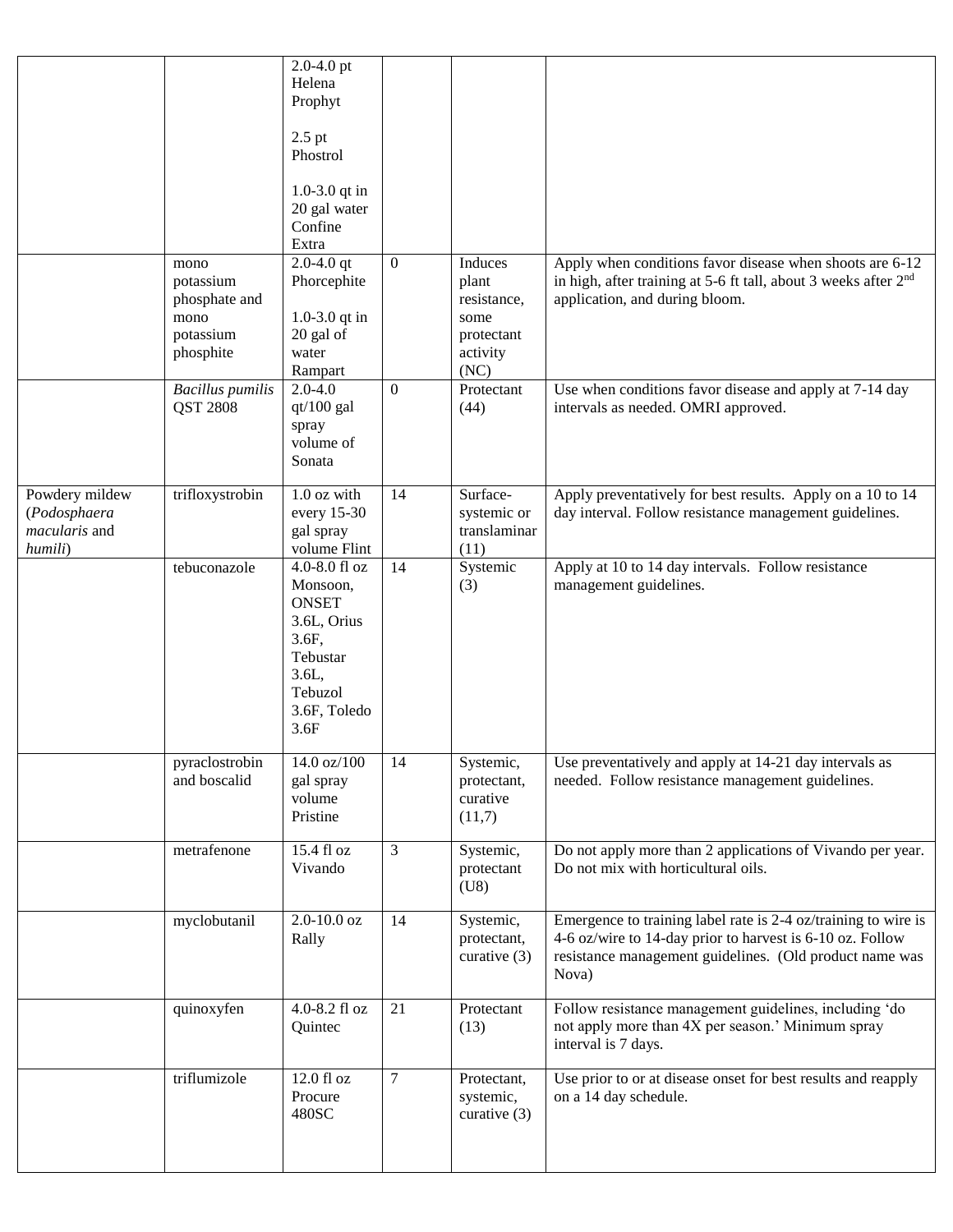| potassium<br>bicarbonate                                   | $2.5 - 5.0$<br>$lb/100$ gal<br>spray<br>volume<br>Armicarb<br>100<br>$2.5 - 5.0$ lb<br>Kaligreen | $\mathbf{0}$   | Protectant<br>(NC)                                                                                                      | Do not exceed mix rate of 5.0 lb/100 gal of water. Do not<br>store unused portion of spray for more than 12 hours prior<br>to use.<br>Apply when weather conditions favor disease and repeat on<br>a 7-10 day basis.                                                                                                                                                                                                                                                                                                |
|------------------------------------------------------------|--------------------------------------------------------------------------------------------------|----------------|-------------------------------------------------------------------------------------------------------------------------|---------------------------------------------------------------------------------------------------------------------------------------------------------------------------------------------------------------------------------------------------------------------------------------------------------------------------------------------------------------------------------------------------------------------------------------------------------------------------------------------------------------------|
| sodium<br>bicarbonate                                      | $4.0$ oz/10 gal<br>water spray<br>volume<br>Milstop                                              | $\mathbf{0}$   | Protectant<br>(NC)                                                                                                      | Begin application when weather favors disease and apply<br>at 1 to 2 week intervals. Tighten intervals when disease<br>pressure heightens.                                                                                                                                                                                                                                                                                                                                                                          |
| copper<br>octanoate                                        | $0.5 - 2.0$ gal<br>Cueva in<br>$100$ gal<br>water                                                | 14             | Protectant<br>(M1)                                                                                                      | Apply soon after training vines.                                                                                                                                                                                                                                                                                                                                                                                                                                                                                    |
| mono and<br>dipotassium<br>salts of<br>phosphorous<br>acid | 1-3 $qt/100$<br>gal water<br>Phosphite<br>1.0-3.0 qt in<br>20 gal of<br>water<br>Rampart         | $\overline{0}$ | Protectant,<br>induces<br>plant<br>resistance<br>and<br>therefore is<br>sometimes<br>referred to<br>as systemic<br>(33) | Apply at 2 to 3 week intervals. Do not apply at an interval<br>less than 3 days.                                                                                                                                                                                                                                                                                                                                                                                                                                    |
| sulfur                                                     | $4.0 - 6.0$ lb<br>Thiolux                                                                        | See<br>labels  | Protectant<br>(M2)                                                                                                      | Do not apply after flowering and grower should verify with<br>processor before use. Do not use within 2 weeks of oil<br>spray. Sulfur is fungitoxic in its vapor phase and,<br>therefore, is effective only when air temperatures promote<br>volatilization. Sulfur volatilizes above 65°F but becomes<br>phytotoxic above 95°F. Using it above 85°F is not<br>recommended. See label for details on rates and reentry<br>intervals. Kumulus and Microthiol Disperss are labeled for<br>spider mite control in hop. |
| Extract of<br>Reynoutria<br>sachalinensis                  | $1.0 - 4.0$ qt<br>Regalia                                                                        | $\theta$       | Upregulates<br>resistance<br>within the<br>plant (P5)                                                                   | Use preventatively and apply at 7 day intervals as needed.<br>Emergence to wire-touch 1.0-2.0 qt recommended/wire-<br>touch through harvest 2.0-4.0 qt. OMRI approved. Some<br>contact fungicidal activity.                                                                                                                                                                                                                                                                                                         |
| <b>Bacillus</b> subtilis<br>QST 713 strain                 | $4.0 - 6.0$<br>qt/100 gal<br>spray<br>volume of<br>Serenade<br><b>ASO</b>                        | $\overline{0}$ | Protectant<br>(44)                                                                                                      | Use when conditions favor disease and apply at 7 day<br>intervals as needed. OMRI approved.                                                                                                                                                                                                                                                                                                                                                                                                                         |
| <b>Bacillus</b> subtilis<br>QST 713 strain                 | $2.0 - 3.0$<br>$lb/100$ gal<br>spray<br>volume of<br>Serenade<br><b>MAX</b>                      | $\overline{0}$ | Protectant<br>(44)                                                                                                      | Use when conditions favor disease and apply at 7 day<br>intervals as needed. OMRI approved.                                                                                                                                                                                                                                                                                                                                                                                                                         |